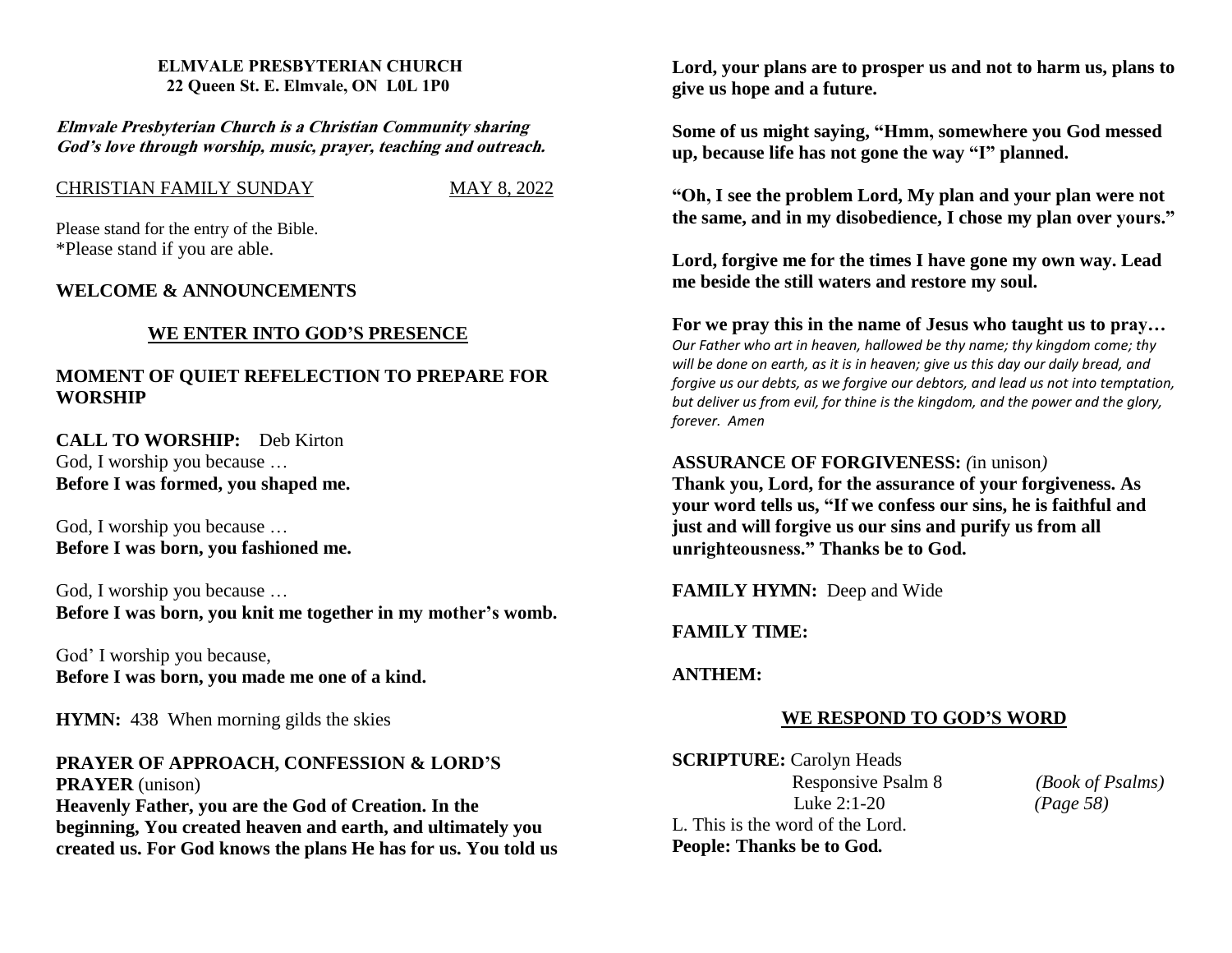#### **SERMON:** Pastor Jane Archer

**HYMN:** 630 When we are living

## **PRAYERS OF THE PEOPLE:**

**OFFERING:** *Praise God from whom all blessings flow; Doxology #79 praise him, all creatures here below: praise him above, ye heavenly host; praise Father, Son and Holy Ghost.* 

## **\*PRESENTATION & PRAYER OF DEDICATION:**

**HYMN:** 689 Simply trusting every day

#### **GOD SENDS US OUT INTO THE WORLD**

**\*BENEDICTION & BLESSING:** 

Go Now In Peace

*Go now in peace. Never be afraid. God will go with you each hour of every day. Go now in faith, steadfast, strong and true. Know He will guide you in all you do. Go now in love, and show you believe. Reach out to others so all the world can see. God will be there watching from above. Go now in peace, in faith, and in love.*

## **ANNOUNCEMENTS**

**We welcome Pastor Jane Archer to our church this morning and thank her for consenting to help us with our worship services until our new minister joins us at the beginning of July. Pastor Jane is the contact for pastoral care including emergencies and sickness. She is happy to visit in person or by phone depending on the comfort level of the person (or**

**persons) she will be visiting. Her email address is chaplain4you@gmail.com and her cell phone is 905-806- 5427**

**"As the COVID-19 infection count has been rising again, Session reviewed mask wearing and although we can not enforce the mandate, we would strongly encourage everyone to wear a mask while in the church."**

#### **CHURCH ANNOUNCEMENTS FOR THIS WEEK**

Mon. May 9 9 a.m.-3 p.m. Phone in your **"Let's Do Lunch"** orders 322-1411 for Thursday May 12. 1:30 p.m. **Willing Worker's/WMS** in the parlour for those feeling comfortable attending. 7 p.m. **Finance & Maintenance**

Thur. May 12 11:45-12:15 Pick up for **"Let's Do Lunch".** 7 p.m. **Choir** 

## **UPCOMING CHURCH ANNOUNCEMENTS**

**Tues. May 17:** Tom's call will be presented at the Presbytery of Algoma and North Bay. David Graham, Angela Kirton and Cathy Finlay will speak in support of the call. If you wish to attend this Zoom meeting, please tell your clerk of session by May 17 so Cathy can send all the links to the Clerk of Presbytery. Please keep everyone involved in prayer.

**Tues. May 31:** Tom's ordination at 11 am. This service will be both in-person and by Zoom. We are awaiting further details about how many people Calvin, North Bay can safely accommodate in person. Please contact your clerk of session if you plan to attend so Cathy can notify the appropriate people at Calvin, North Bay and at Presbytery.

**Our sympathy is extended to Myrt Greenlaw and family on the passing of Wally on Sun. May 1. The funeral was held at this church last Thur. May 5.**